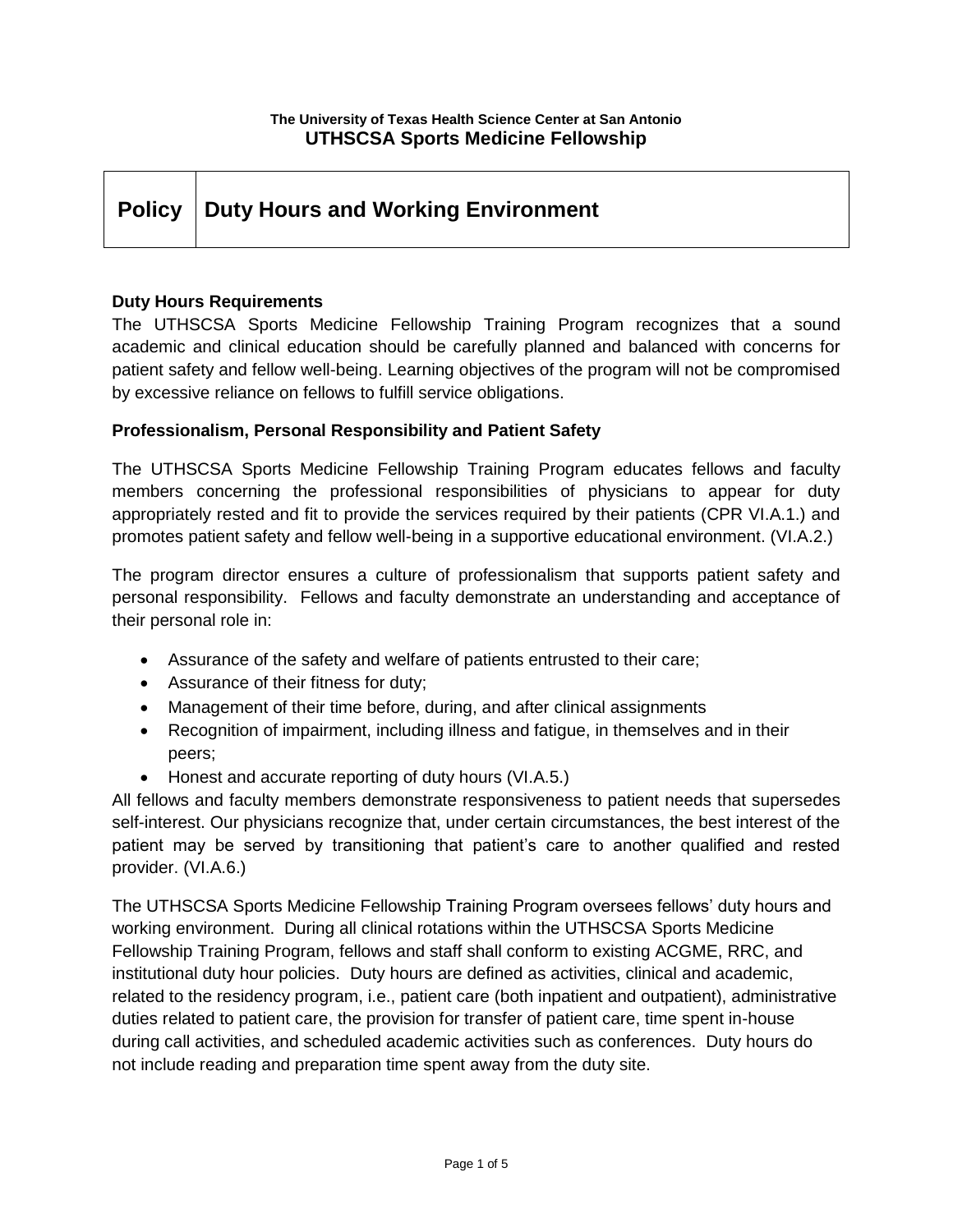The program's policies and procedures, including supervision, moonlighting, and duty hours policies, are distributed to the fellows and the faculty. The program's policies and procedures, including supervision, moonlighting, and duty hours policies, are distributed to the fellows and the faculty and are found in the UTHSCSA Sports Medicine Fellowship Program Training Program Handbook.

## 1. **Maximum Hours of Work per Week**

Duty hours must be limited to 80 hours per week, averaged over a four week period, inclusive of all in-house call activities and all moonlighting.

# 2. **Duty Hour Exceptions**

A Review Committee may grant exceptions for up to 10% or a maximum of 88 hours to individual programs based on a sound educational rationale.

- a) In preparing a request for an exception the program director must follow the duty hour exception policy from the ACGME Manual on Policies and Procedures.
- b) Prior to submitting the request to the Review Committee, the program director must obtain approval of the institution's GMEC and DIO.

# 3. **Mandatory Time Free of Duty**

Fellows must be scheduled for a minimum of one day free of duty every week (when averaged over four weeks). At-home call cannot be assigned on these free days.

### 4. **Maximum Duty Period Length**

- a) Duty periods of fellows **must not exceed 16 hours in duration.**
- b) Duty periods of fellows and above may be scheduled to a maximum of 24 hours of continuous duty in the hospital. Programs must encourage fellows to use alertness management strategies in the context of patient care responsibilities. Strategic napping, especially after 16 hours of continuous duty and between the hours of 10:00 p.m. and 8:00 a.m., is strongly suggested.
- c) It is essential for patient safety and fellow education that effective transitions in care occur. Fellows may be allowed to remain on-site in order to accomplish these tasks; however, **this period of time must be no longer than an additional four hours.**
- d) Fellows must not be assigned additional clinical responsibilities after 24 hours of continuous in-house duty.
- e) In unusual circumstances, fellows, on their own initiative, may remain beyond their scheduled period of duty to continue to provide care to a single patient. Justifications for such extensions of duty are limited to reasons of required continuity for a severely ill or unstable patient, academic importance of the events transpiring, or humanistic attention to the needs of a patient or family.
- f) Under those circumstances, the fellow must:
	- 1) Appropriately hand over the care of all other patients to the team responsible for their continuing care; and, document the reasons for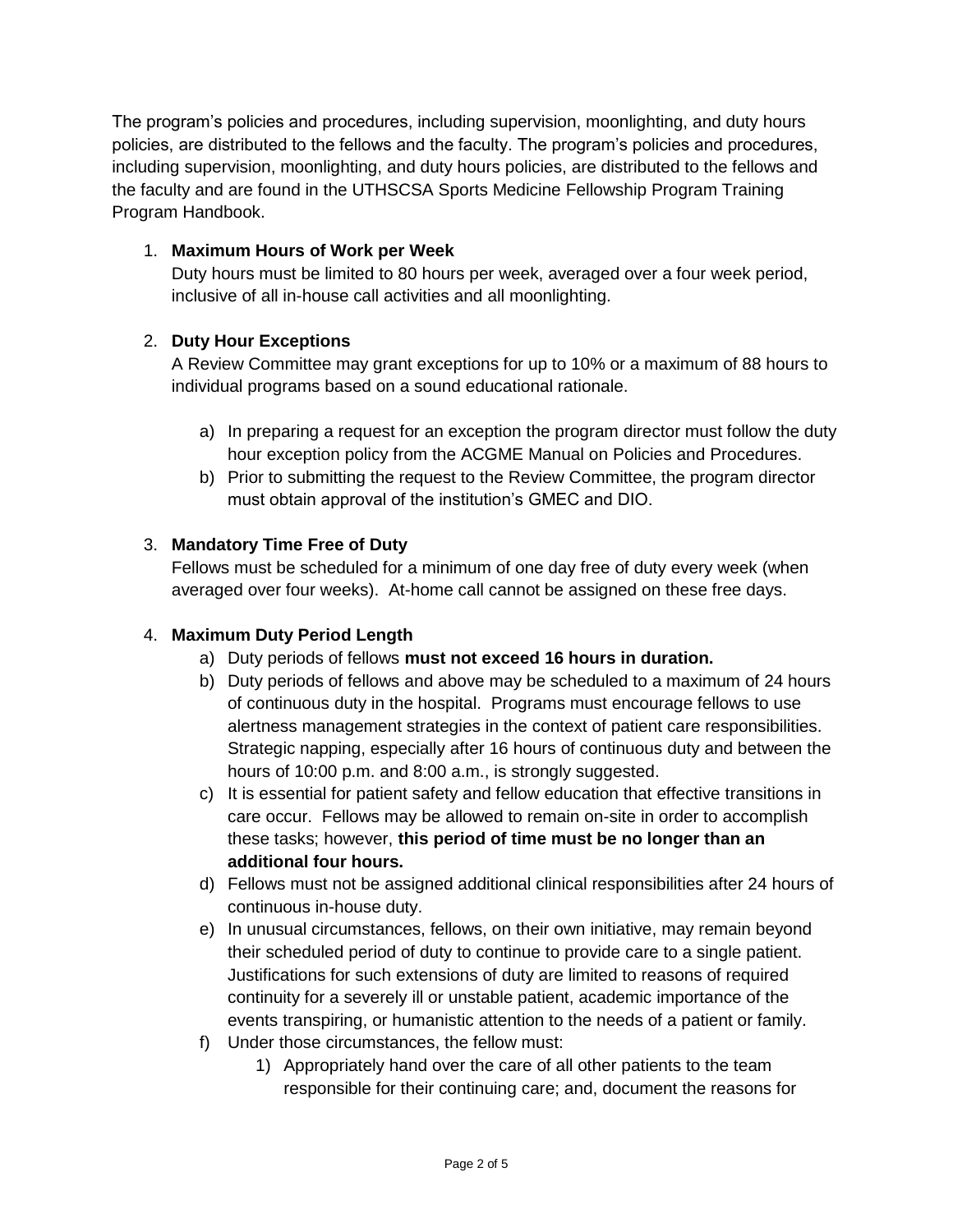remaining to care for the patient in question and submit that documentation in every circumstance to the program director.

2) The program director must review each submission of additional service, and track both individual fellow and program-wide episodes of additional duty.

## 5. **Minimum Time off between Scheduled Duty Periods**

- a) Fellows should have 10 hours, and must have eight hours, free of duty between scheduled duty periods.
- b) Fellows should have 10 hours free of duty, and must have eight hours between scheduled duty periods. They must have at least 14 hours free of duty after 24 hours of in-house duty.
- c) Fellows must be prepared to enter the unsupervised practice of medicine and care for patients over irregular or extended periods.
	- 1) This preparation must occur within the context of the 80-hour, maximum duty period length, and one-day-off-in seven standards. While it is desirable that fellows in their final years of education have eight hours free of duty between scheduled duty periods, there may be circumstances [Ortho RRC(VI.G.5.c).(1).(b)]: required continuity of care for a severely ill or unstable patient, or a complex patient with whom the fellow has been involved; events of exceptional educational value; or humanistic attention to the needs of a patient of family] when these fellows must stay on duty to care for their patients or return to the hospital with fewer than eight hours free of duty.
	- 2) Circumstances of return-to-hospital activities with fewer than eight hours away from the hospital by fellows in their final years of education must be monitored by the program director.

### 6. **Maximum Frequency of In-House Night Float**

Fellows must not be scheduled for more than six consecutive nights of night float. Night float may not exceed three months per year.

### 7. **Maximum In-House On-Call Frequency**

Fellows must be scheduled for in-house call no more frequently than every-third-night (when averaged over a four-week period).

### 8. **At-Home Call**

Time spent in the hospital by fellows on at-home call must count towards the 80-hour maximum weekly hour limit. The frequency of at-home call is not subject to the everythird-night limitation, but must satisfy the requirement of one-day-in-seven free of duty, when averaged over four weeks.

a) At-home call must not be as frequent or taxing as to preclude rest or reasonable personal time for each fellow.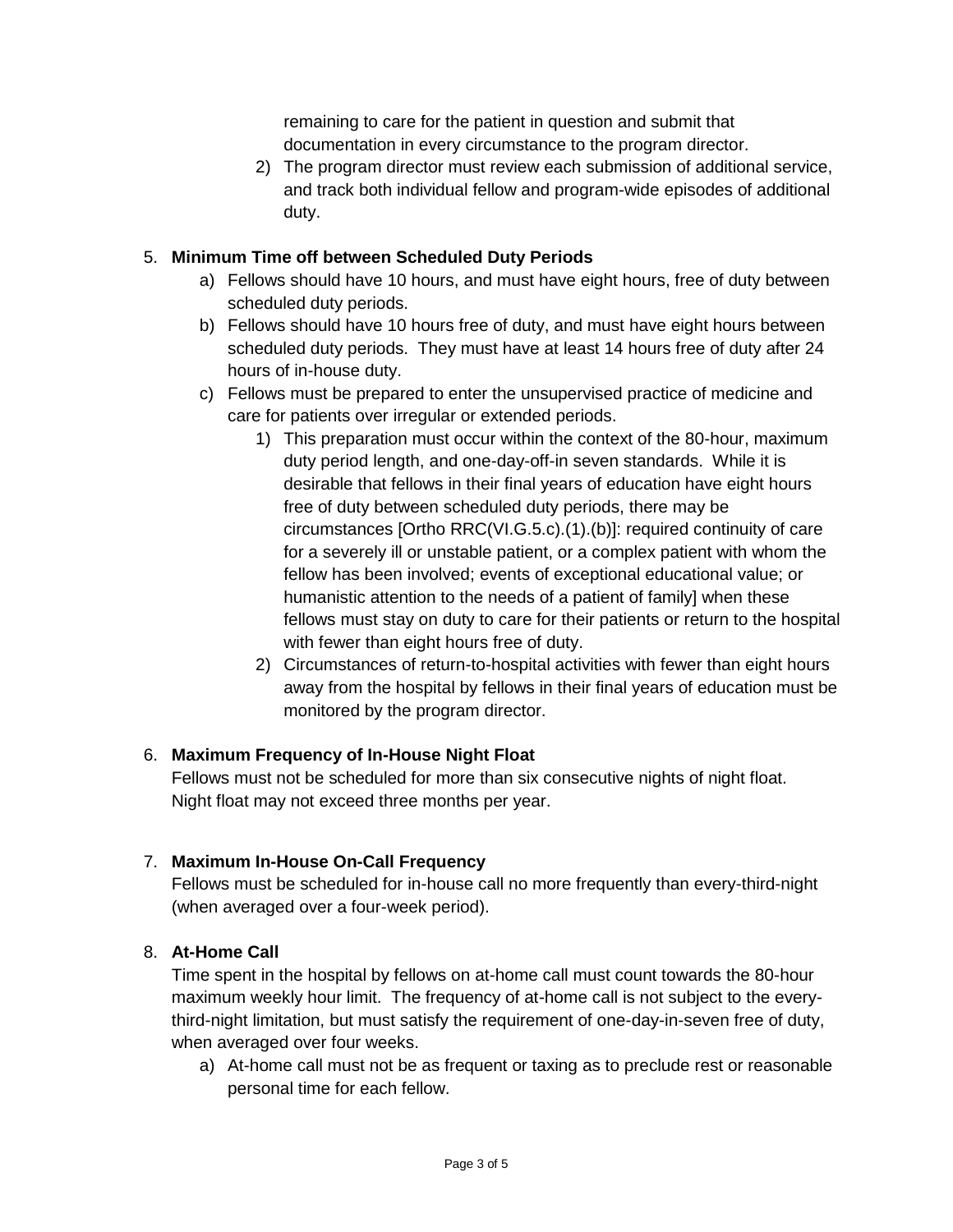b) Fellows are permitted to return to the hospital while on at-home call to care for new or established patients. Each episode of this type of care, while it must be included in the 80-hour weekly maximum, will not initiate a new "off duty period".

The UTHSCSA Sports Medicine Fellowship Program monitors compliance with the duty hour limitations. All fellows are required to turn in weekly timesheets which are monitored for compliance with the duty hour limitations, and permit timely adjustments to the schedules to avoid infractions of the four week averages. The Program Director or her appointed substitute is available at all times to resolve any developing conflict with the duty hours immediately.

- a) Justifications for extension of duty must be cleared with the program director or assistant program director **prior to duty hour violations.**
- b) Fellows must inform program director or assistant program director **prior** to violations of the 8 and 10 hour rules.

#### **Fatigue and Countermeasures**

Faculty and fellows are educated annually to recognize the signs of fatigue and to adopt and apply measures to prevent and counteract the potential negative effects of fatigue.

#### **Specific Duty Hour Limitations**

The ACGME approved standards for sleep, fatigue and duty hours effective July 2011, can be found at<http://www.uthscsa.edu/gme/dutyhours.asp> .

#### **Contingency Plan**

The Program Director will establish a contingency or backup system that enables patient care to continue safely during periods of heavy use, unexpected fellow shortages, or other unexpected circumstances. The Program Director and supervising faculty will monitor fellows for the effects of sleep loss and fatigue and will take appropriate action in instances where overwork or fatigue may be detrimental to fellows' performance and the well being of the fellows and/or the patients.

Faculty and fellows are educated to recognize the signs of fatigue and sleep deprivation. The faculty and fellows receive education on sleep and fatigue via the UTHSCSA Knowledge Center—FOOD-09 Fellow Sleep and Fatigue, and via Life Long Learning didactics.

To prevent and counteract the potential negative effects of fatigue, the following measures have been implemented: strict adherence to the 80-hour maximum duty period length, and one-dayoff in seven standards.

The program director has set up a contingency plan or backup system that enables patient care to continue during periods of heavy use, unexpected fellow shortages, or other unexpected circumstances. The program director and supervising faculty are engaged in actively monitoring fellows for the effects of sleep loss and fatigue, and take appropriate action in instances where overwork or fatigue may be detrimental to fellows' performance and the well-being of the fellows or the patients or both.

If the workload exceeds a scheduled fellow's ability to provide coverage within the duty hours limits, the Program Director will direct the chief fellows to arrange coverage by other fellows with